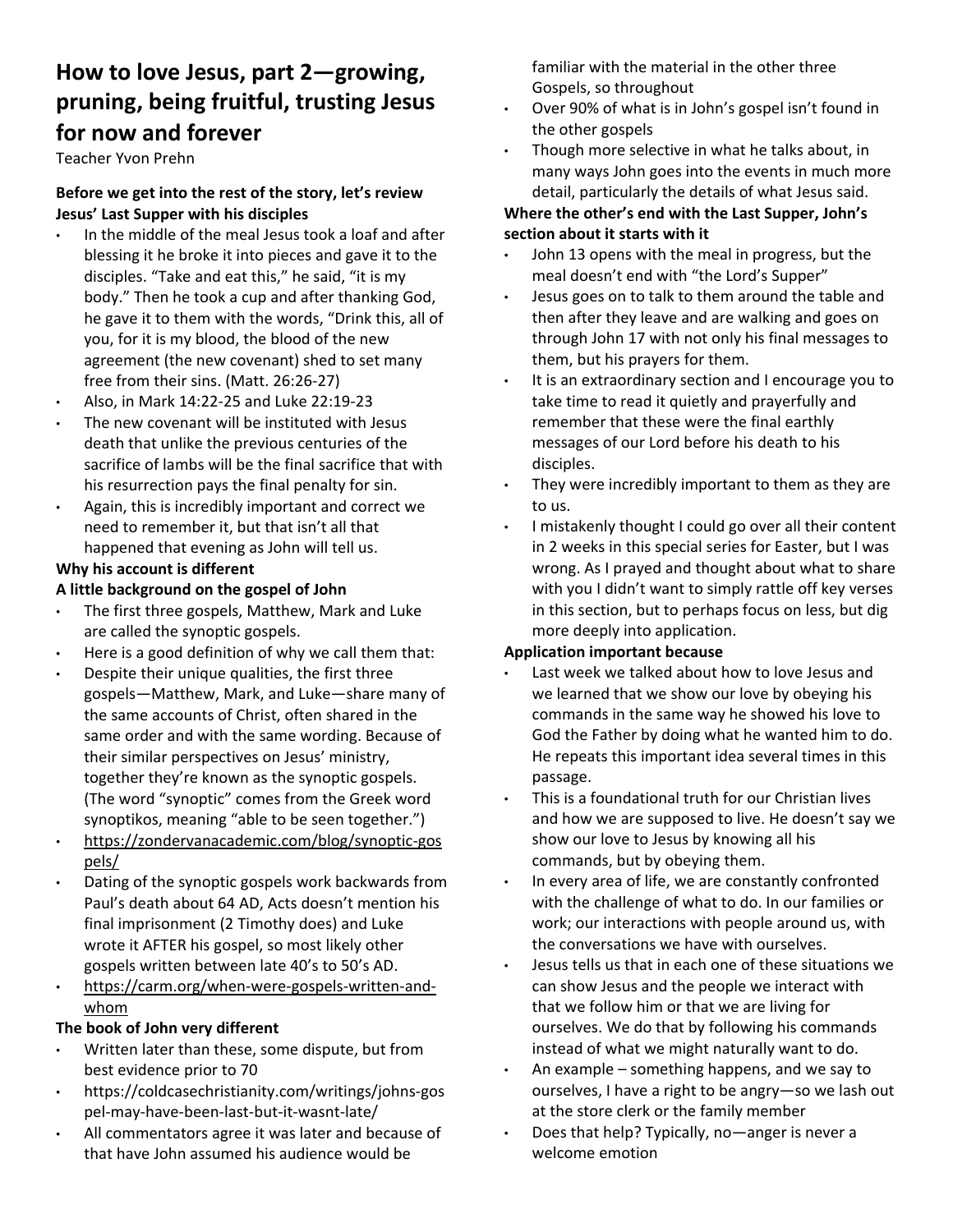• Nobody will say, thank you so much for getting so angry with me—I now see my dreadful mistake in offending you and I can see from your explosion that you are a follower of Jesus.

# **If that doesn't make the situation better, what does?**

- What would showing our love for Jesus by following his commands look like?
- We need to know in His Word what he says about anger and in general how to react in challenging situations
- Personally, really a challenge to me-my father was a drill sergeant and all my life I've struggled with my mouth and anger issues. So much so that my mother used to say to me, "with a mouth like yours, no nice man will ever want to marry you.
- I'm not sure whether it was a bit of God's grace in helping me make a little progress in this area or his sense of humor that I married a very nice man, who was also a bi-vocational pastor, but regardless...
- A few verses that have helped me:
- One I repeat to myself all the time: "wrath of man produces not the righteousness of God…James 1:20, NIV: "because human anger does not produce the righteousness that God desires."
- Jesus, who in very nature God…. humbled himself in Phil 2.

# **Lots of verses in proverbs about anger and mouthing off**

- So many in Proverbs:
- Prov. 29:11, NLT Fools vent their anger, but the wise quietly hold it back.
- Proverbs 10:11 (MSG)<sup>11</sup> The mouth of a good person is a deep, life‐giving well, but the mouth of the wicked is a dark cave of abuse.
- Prov 15: 18 A hot-tempered person stirs up conflict, but the one who is patient calms a quarrel.
- WE can look at Proverbs as descriptions of what happens, but there are also clear commands
- Col. 3:8 But now you must also rid yourselves of all such things as these: anger, rage, malice, slander, and filthy language from your lips.
- I memorize, think about them……in office, quiet minutes in between computer tasks
- You could have them on your phone—any area of life you want to learn more God's way, look up verses, write down or copy to a file on your phone
- The idea is to learn what is God's way of dealing with this situation. In the case of someone or some situation making me angry—I don't want to be a fool; I don't want to disobey God. I sometimes must repeat these verses lots to calm down.
- Not only will God's way be the best way to deal with whatever it is. Because in the case of anger, it

never accomplishes anything positive—people either agree or submit just to shut you up or react with their own anger, or silently resent, fear, or grow in negative feelings todays you.

• If anger is off the table I am forced to look carefully at the situation, the people involved and to pray for ways to deal with it that are pleasing to the Lord.

# **This was an illustration of going beyond a quick lecture to you about showing love to Jesus and thinking through, praying about and trying to act on Jesus words that if we love him we'll keep his commands.**

- Recognizing the time that took
- This week I realized *I only have time to go over some of John 15,* because next week we need to resume our study going through the Bible – but there is much to challenge and comfort us in this passage, so let's go on in the passage.

# **From encouragement to exhortation**

- As John 14 ends, Jesus has just promised them peace during guaranteed troubles and promised them the Holy Spirit to guide their lives
- Now he says, "Let's be going" so it is appropriate to assume that Jesus is teaching on his way to Gethsemane –he's walking and teaching
- Probably in much the same way he walked and talked with them in the last three years

# **He starts with a familiar analogy**

- *John 15:1 "I am the true vine, and my Father is the gardener. 2 He cuts off every branch in me that bears no fruit, while every branch that does bear fruit he prunes[a] so that it will be even more fruitful. 3 You are already clean because of the word I have spoken to you. 4 Remain in me, as I also remain in you. No branch can bear fruit by itself; it must remain in the vine. Neither can you bear fruit unless you remain in me.*
- *5 "I am the vine; you are the branches. If you remain in me and I in you, you will bear much fruit; apart from me you can do nothing. 6 If you do not remain in me, you are like a branch that is thrown away and withers; such branches are picked up, thrown into the fire and burned. 7 If you remain in me and my words remain in you, ask whatever you wish, and it will be done for you.8 This is to my Father's glory, that you bear much fruit, showing yourselves to be my disciples.*
- Throughout the Old Testament, Israel was referred to as a vine and often not in a positive way, but a vine that wasn't growing in the way it should be.

# **Jesus redefines the analogy**

He is the true vine; the real thing as we would say today, and he redefines the branches as his disciples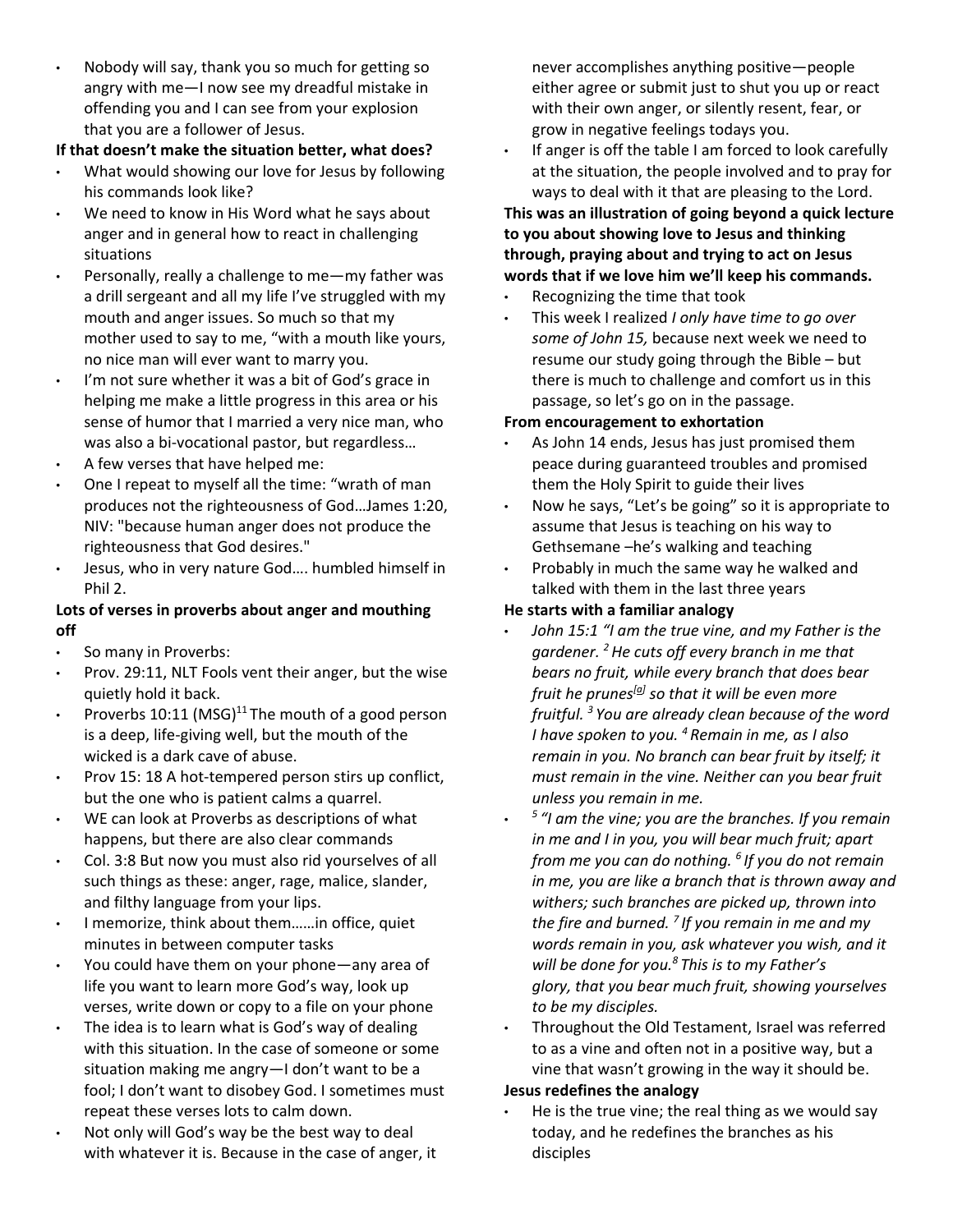• He goes on to teach them what this means in practice with an analogy of something they knew about—how the vines grew

#### **Characteristics of the vines**

- Some from William Barclay's commentary
- The vines he was talking about grew profusely, but they produced two kinds of branches
- One that was useless and one that produced fruit
- If the vine was to produce as it was designed to, the unproductive wood had to be drastically pruned or the whole vine was useless
- The wood pruned out was worthless
- The Jews were required several times a year to bring wood to the Temple to keep the sacrificial fires burning, but the wood cuttings from the vine were so useless they could not be part of these offerings

#### **Application, there is the obvious—that if we want to live a productive Christian life, there will be some things that Jesus will need to prune out**

- But as a foundation of that reality of pruning let's talk about Let's talk about what I call "The challenge of forever vs. today"
- The Bible says, "God has put eternity in our hearts"
- I've heard it said that means everyone believes in an afterlife and that is probably true, but we make a mistake when we think eternity is something that starts after we die. We are all eternal creatures now.
- One of the things I think that means is that our desires and dreams will always be beyond our earthy abilities. And the fact we dream in this way is a manifestation that God has given us the ability to "dream impossible dreams"
- There are so many things we want to do, to experience (that is for those of us that have the luxury of being able to do things beyond basic survival– and we do well to remember much of the world does not)
- But given the situation we are in; how do we live with the competing realities of big dreams but in a world that can be a constant frustration?

# **What we need to have set firmly in our hearts and minds before we go further**

- As I said, we are created eternal beings and if we have trusted Jesus as Savior our eternal relationship with him and the kind of life he promises begins now—heaven is our future, but how we live now is also important.
- But for this time on earth, Jesus promised "You will have troubles, but he immediately promised that he had overcome the world"
- So, what do we do when the challenges come? —we'll get into some specific suggestions from this passage, but what is important is to always keep the long view in mind—that you are an eternal disciple of Jesus staring now and forever.
- How do we show the world we are a disciple?

# **This passage answers that question**

- That we "bear much fruit, showing yourselves to be my disciples." John 15:8
- How do we do that?
- Jesus goes on to tell us that he will make us clean and he will prune us.

# **Jesus says we "are clean through because of this word" John 15:3**

- A constant theme in Quotes OT and then NT application in 2 Cor 6:16‐7:1, As God has said:
- "*I will live with them and walk among them, and I will be their God, and they will be my people." [c]Therefore,"Come out from them and be separate, says the Lord.Touch no unclean thing,and I will receive you." [d]*
- *18 And, "I will be a Father to you ,and you will be my sons and daughters,says the Lord Almighty."[e]*
- *7 Therefore, since we have these promises, dear friends, let us purify ourselves from everything that contaminates body and spirit, perfecting holiness out of reverence for God.*

# **Cleansing a key**

- 2 Tim. 2:20 In a large house there are articles not only of gold and silver, but also of wood and clay; some are for special purposes and some for common use.<sup>21</sup> Those who cleanse themselves from the latter will be instruments for special purposes, made holy, useful to the Master and prepared to do any good work.
- God's Word can be the soap
- It tells us the clean and right way to live
- If we fill our thoughts with it, it washes away sin
- If you have a "besetting sin"—a focus on it doesn't work—but God's Word can be like the new growth that pushes dead leaves off the trees.
- And what a wonderful goal to be *instruments for special purposes, made holy, useful to the Master and prepared to do any good work.*

# **In addition to doing what you can to be clean, may some pruning may also be needed**

- More to being a disciple than just avoiding sin
- A disciple of Jesus should be like Jesus
- And the overwhelming message of this passage is that Jesus lived to serve; to equip others, to encourage others
- He does not in any this trying time focus on himself
- It would seem then that to be a disciple of Jesus